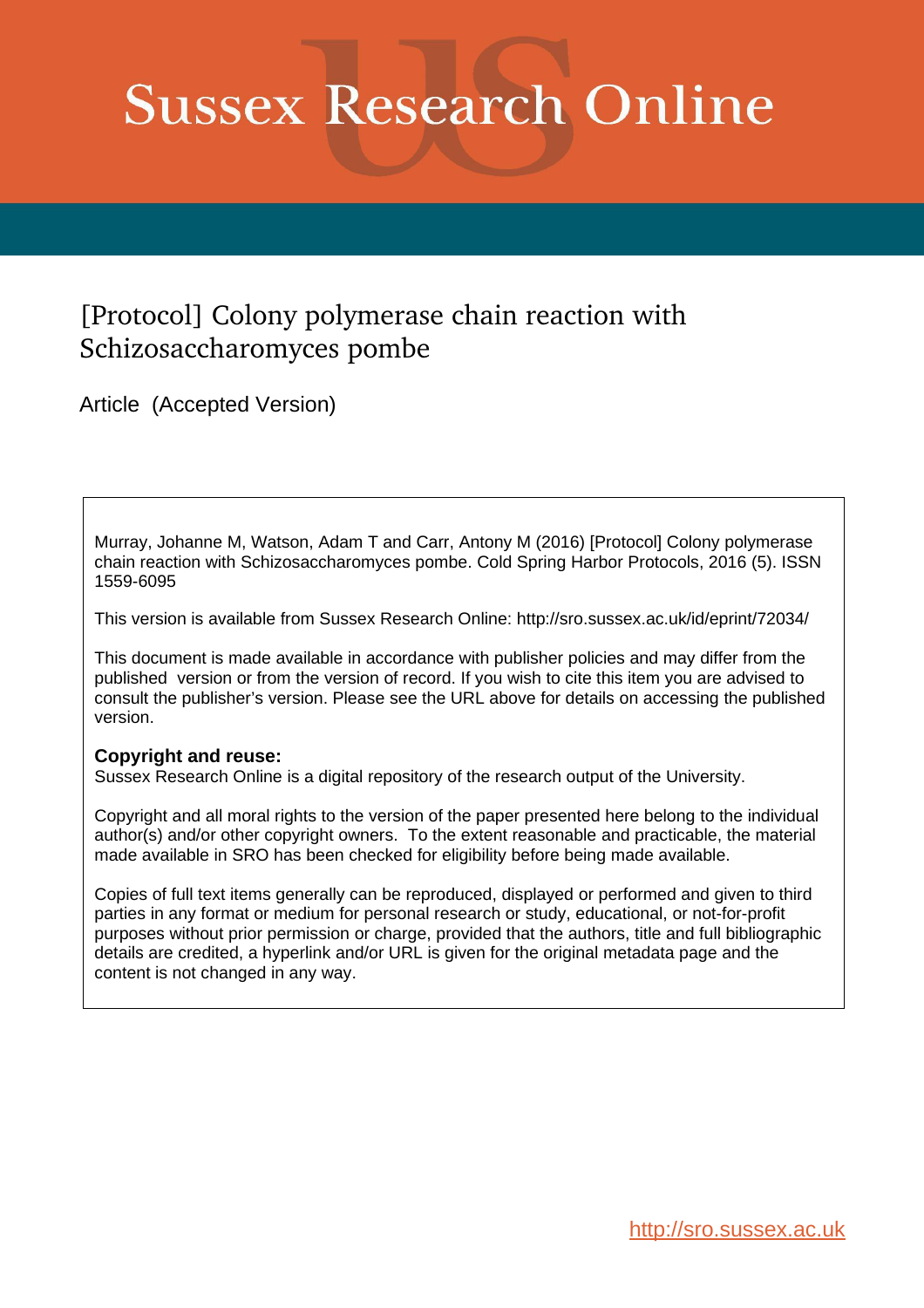## Protocol 3 : DNA extraction from S. pombe

**Short title: DNA extraction** Johanne. M. Murray, Adam T. Watson and Antony M. Carr Genome Damage and Stability Centre, School of Life Sciences, University of Sussex, Falmer, Brighton, E. Sussex, BN1 9RQ. Tel: +44 1273 678122 j.m.murray@sussex.ac.uk a.t.watson@sussex.ac.uk a.m.carr@sussex.ac.uk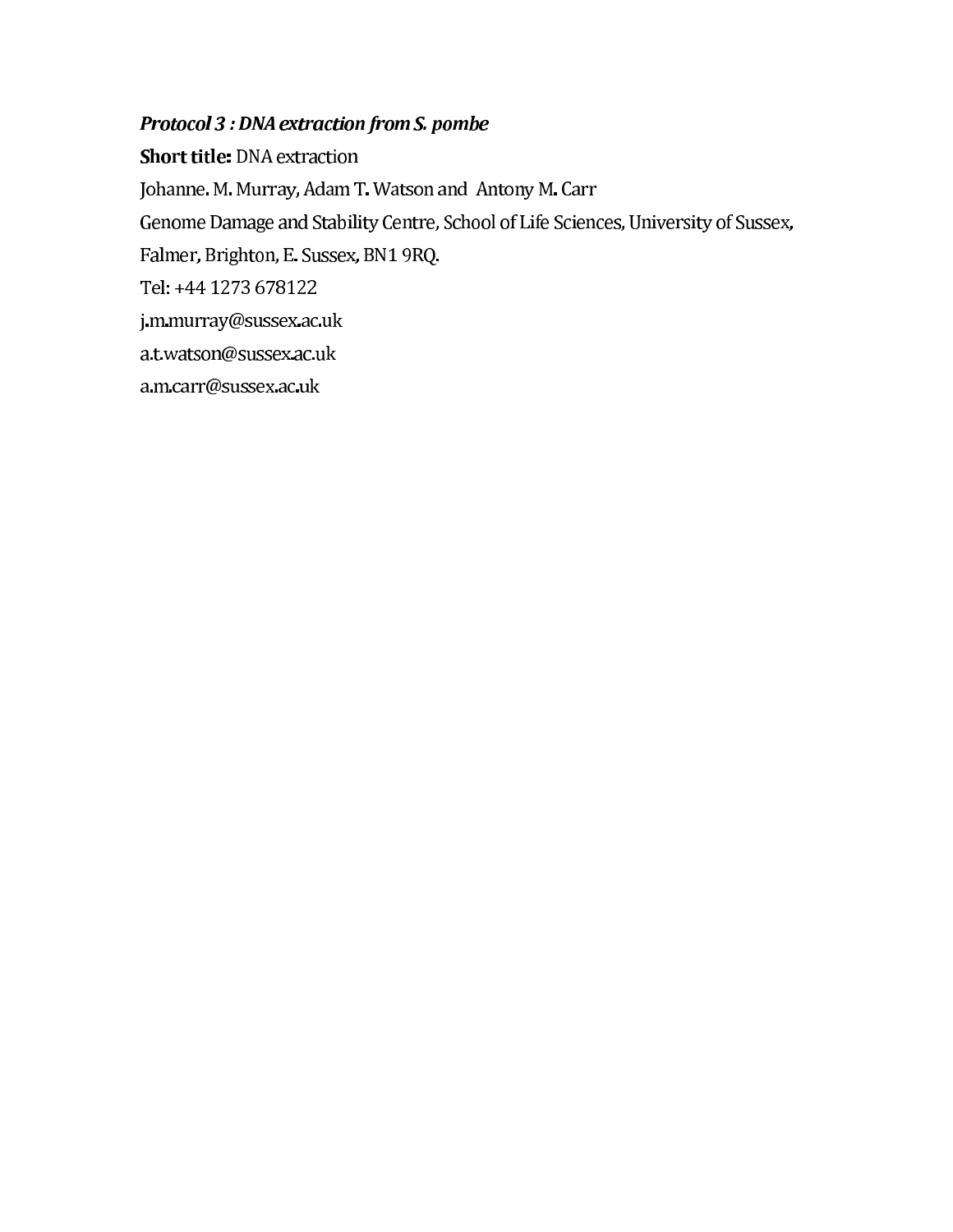#### Abstract:

DNA is extracted from S. pombe cells for various uses including: templating PCRs, Southern blotting, library construction, high throughput sequencing. To purify high quality DNA the cell wall is removed by digestion with Zymolyase or Lyticase and the resulting spheroplasts lysed using SDS (Moreno et al. 1991). Cell debris, SDS and SDS-protein complexes are subsequently removed by adding potassium acetete followed by centrifugation. Finally, DNA is precipitated using isopropanol. At this stage, purity is usually sufficient for PCR. However, for more sensitive procedures, such as restriction enzyme digestion, additional purification steps including proteinase K digestion and phenol/chloroform extraction are recommended. When screening large number of individual strains by PCR the more rapid approach of 'colony PCR' may be used. There are numerous colony PCR protocols available and fundamental to them all is that the colony must be fresh (overnight) and as few cells as possible are used.

#### **Extraction of chromosomal DNA from S. pombe.**

#### Reagents:

CSE (50mM citrate/phosphate, pH5.6 (71g/litre Na2HPO4, 11.5g/litre citric acid), 40mM EDTA, pH8.0, 1.2M sorbitol) < $R>$ Zymolyase 20T or Lyticase  $5 \times TE$  (50mM Tris-HCl, pH 7.5, 5mM EDTA) <R> 10% SDS 5M potassium acetate 3M sodium acetate pH5.2 isopropanol 75% ethanol RNAse A (10mg/ml) Phenol/chloroform/isoamyl alcohol (50:49:1) Proteinase K (10mg/ml)

#### Materials: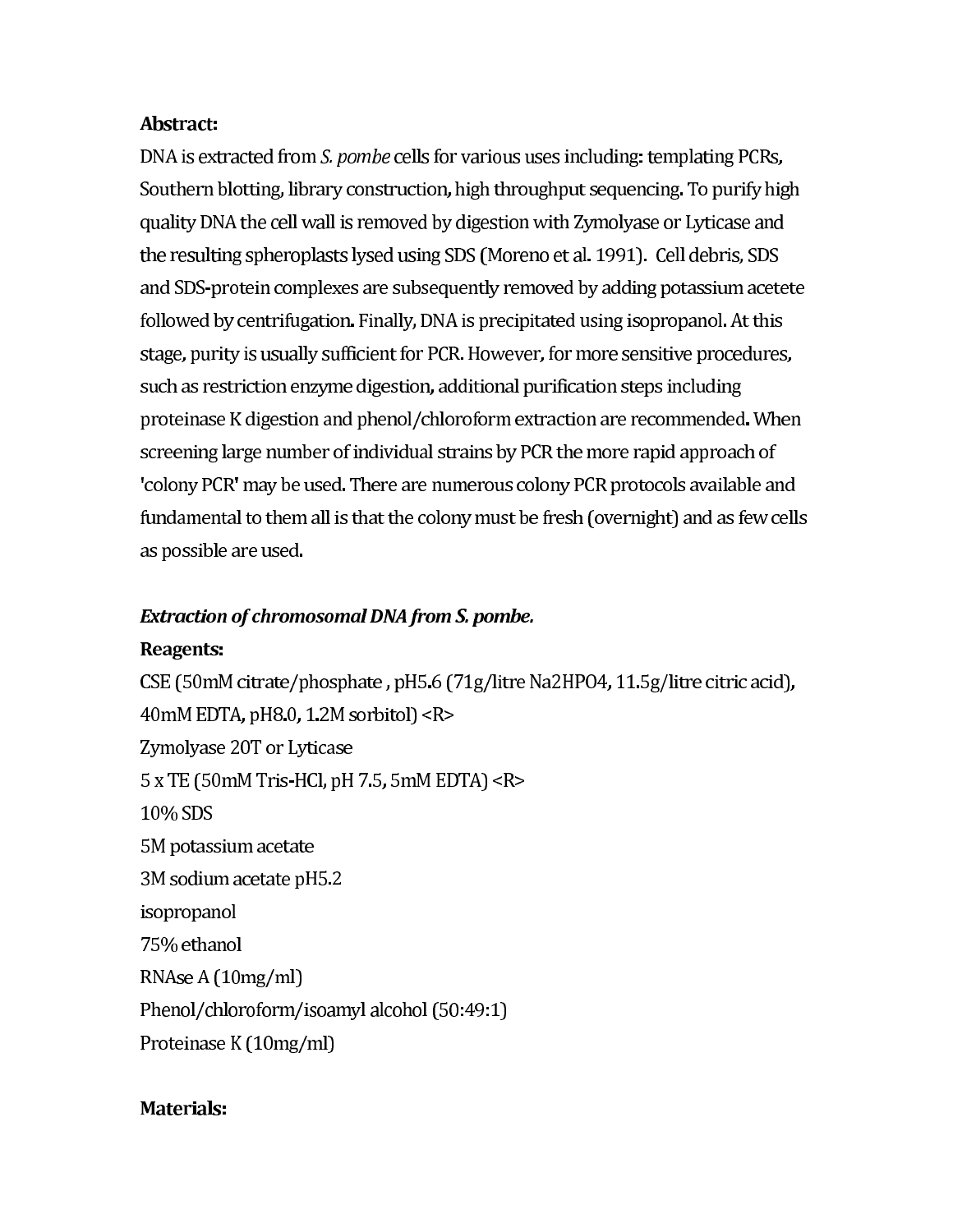Phase contrast microscope with 40X objective Bench top centrifuge cooled to 4°C 55<sup>o</sup>C waterbath Microfuge

## **Protocol:**

Number of cells and reagent volumes represent a 'mini-prep', which is ample for PCR or one lane on a Southern blot. Cell numbers and reagent volumes are scaled for larger preparations.

1. Pellet 5x107 cells by centrifugation, resuspend in 1ml ddH<sub>2</sub>O and transfer to an Microfuge tube.

2. Centrifuge at 17,000 x g, 1 min and resuspend pellet in 1ml CSE containing 1mg/ml zymolyase 20T or 1mg/ml lyticase

3. Incubate at 37°C for 15 minutes

4. Check digestion of cell walls using phase-contrast microscope on a 5ul sample to which 5ul of 10%SDS has been added (the cells lose their characteristic refringence and become black).

5. If digestion incomplete, incubate further at  $37^{\circ}$ C and repeat step 4.

6. Centrifuge at  $17,000 \times g$ , 1 min

7. Resuspend in 450ul 5XTE

8. Add 50ul 10%SDS, mix by inversion and incubate at room temperature 5 min.

9. Add 150 ul 5M potassium acetate, mix thoroughly by inversion and incubate on ice 10 min.

10. Centrifuge 17,000 x g, 10 min at maximum speed and transfer 600ul of supernatant to 600ul of isopropanol and mix.

11. Centrifuge 17,000 x g, 10 min and maximum speed and wash DNA pellet with 75% ethanol

12. Dry pellet

for PCR: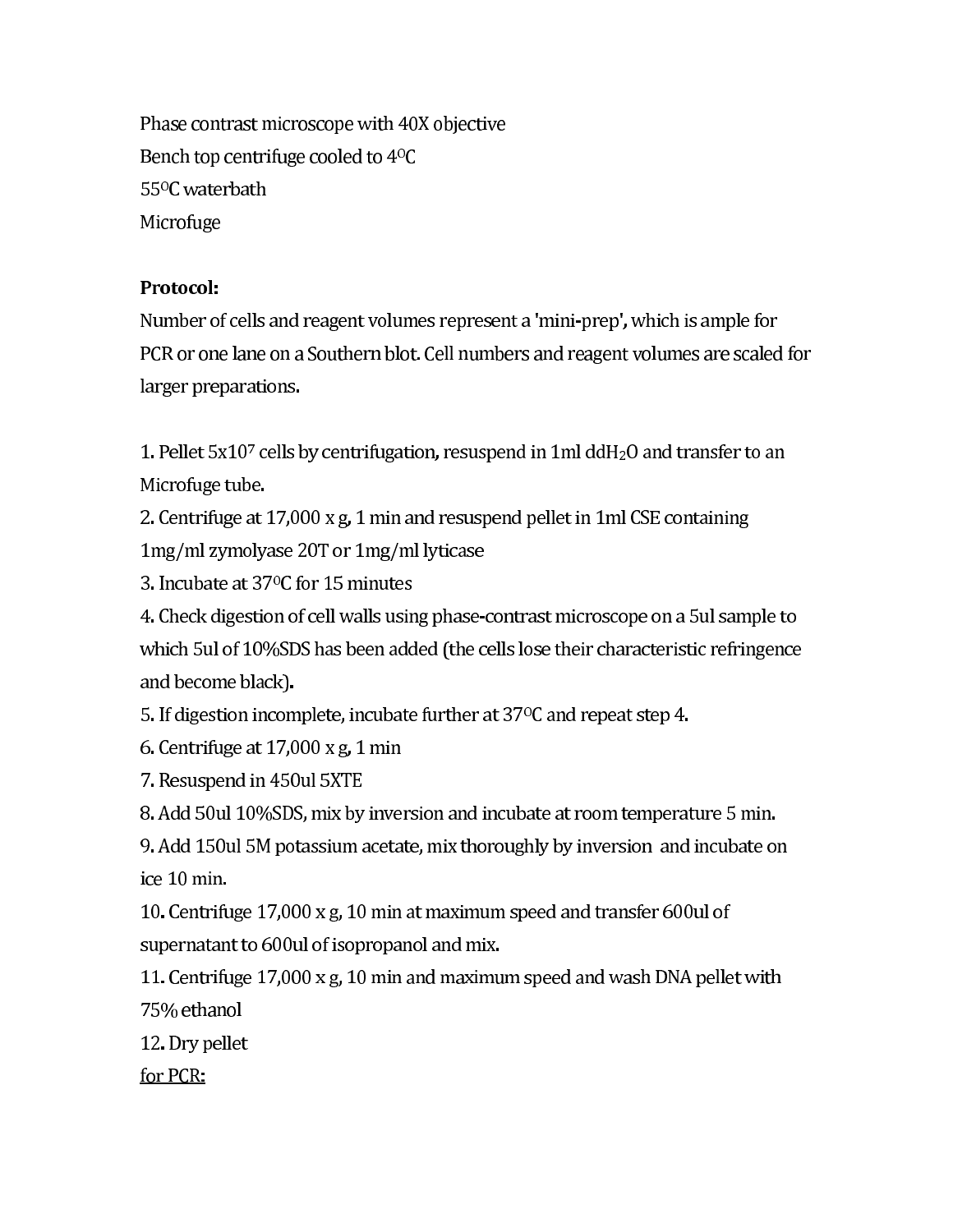13. Resuspend in 200 ulddH2O and 5 ul RNAse (10 mg/ml) and incubate 15 min at 37<sup>o</sup>C

14. Use 1ul per PCR reaction.

for Southern blot:

13. Resuspend pellet in 500ul 5XTBE and 5ul RNAse (10mg/ml) and incubate 15 min at 37°C

14. Add 4ul 10% SDS and 20ul proteinase K (10mg/ml) and incubate either 60 min at 55<sup>o</sup>C or overnight 30<sup>o</sup>C.

15. Add 500ul phenol/chloroform/isoamyalcohol (50:49:1) and mix gently. Centrifuge 17,000 x g, 5 min.

16. Remove upper aqueous phase to fresh tube and add a further 500ul of phenol/chloroform/isoamyalcohol (50:49:1) and mix gently. Centrifuge 17,000 x g, 5 min.

17. Remove upper aqueous phase to fresh microfuge tube and add 500ul isopropanol and 25ul of 3M sodium acetate pH5.2 and incubate on ice for 10 min. 18. Centrifuge 17,000 x g, 10 min and wash DNA pellet with 75% ethanol. 19. Dry pellet and resuspend in appropriate volume for restriction enzyme digestion.

## **Colony PCR.**

There are many variant colony PCR protocols. We provide three examples that are used successfully in our labs.

**Protocol 1:** Reagents:  $ddH<sub>2</sub>0$ 

## **Materials:**

99 °C heat block, waterbath or PCR machine 0.2ml PCR tubes Picofuge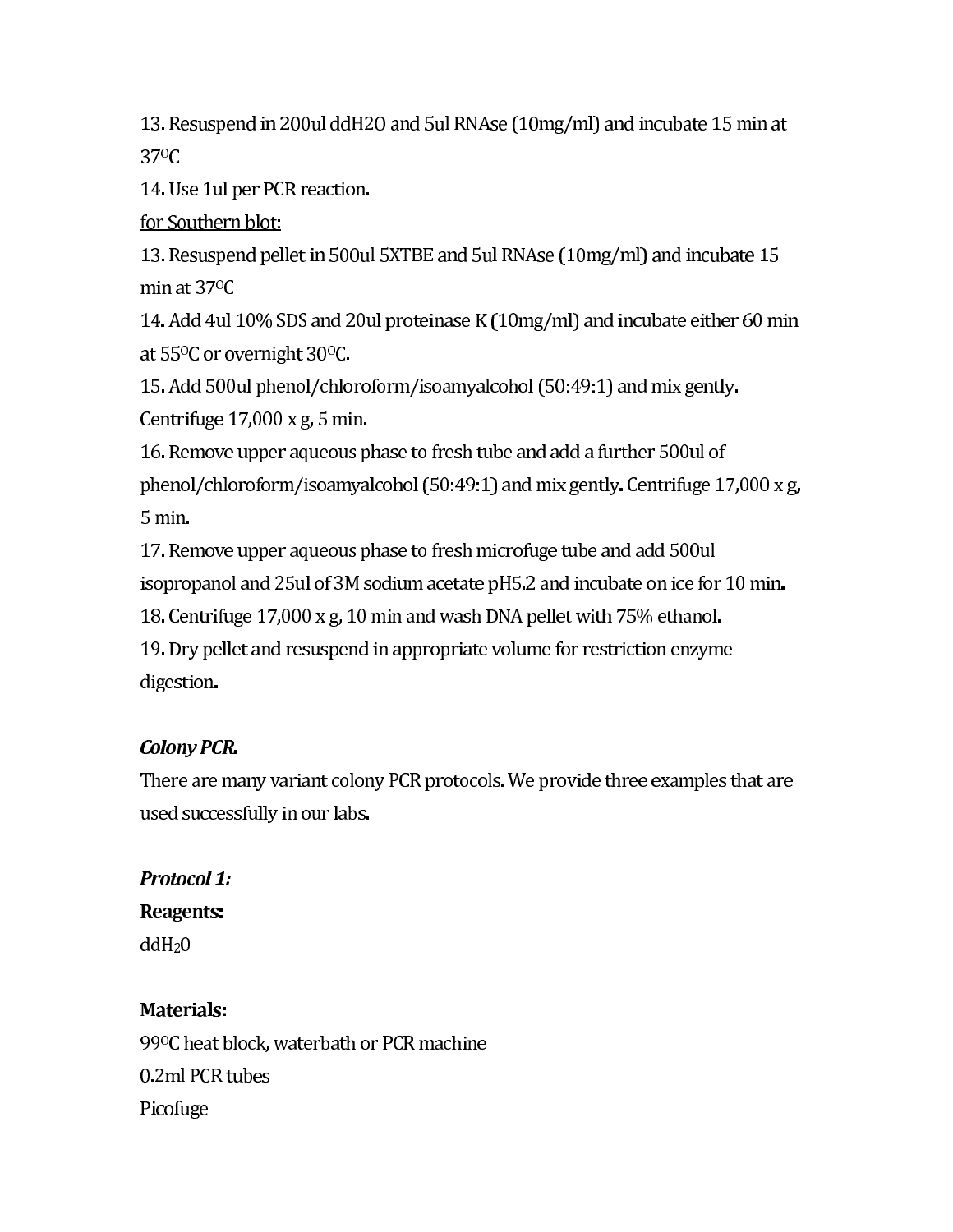## **Protocol**

1. Transfer a very small amount of fresh colony to 5ul of ddH<sub>2</sub>O in a 0.2ml PCR tube 2. Heat to 990C for 10 minutes in a heat block, boiling waterbath or PCR machine 3. Centrifuge maximum speed in a 0.2ml tube picofuge and add 20ul of PCR reaction mix

#### **Protocol 2:**

Reagents:

0.02N NaOH sterile ddH<sub>2</sub>0

## **Materials:**

99ºC heat block, waterbath or PCR machine. 0.2ml PCR tubes Picofuge

## **Protocol**

1. Resuspend a very small amount of fresh colony in 10µl 0.02N NaOH in a 0.2ml PCR tube

2. Heat to 99°C for 10 minutes in a heat block, waterbath or PCR machine

3. Increase volume to 100µl with TE

4. Centrifuge maximum speed in a 0.2ml tube picofuge and dilute 5µl 10-fold with  $ddH<sub>2</sub>O$  and use 5µl in a 25ul PCR reaction

## **Protocol 3:**

## Reagents:

Spheroplast buffer (0.6 M sorbitol, 50 mM KH<sub>2</sub>PO<sub>4</sub>/K<sub>2</sub>HPO<sub>4</sub>, pH 7.5. (It is important the buffer does not contain either EDTA or citrate) 10mg/ml Zymolyase stock dissolved in ddH<sub>2</sub>O (may be kept at -20<sup>o</sup>C for 3 months)